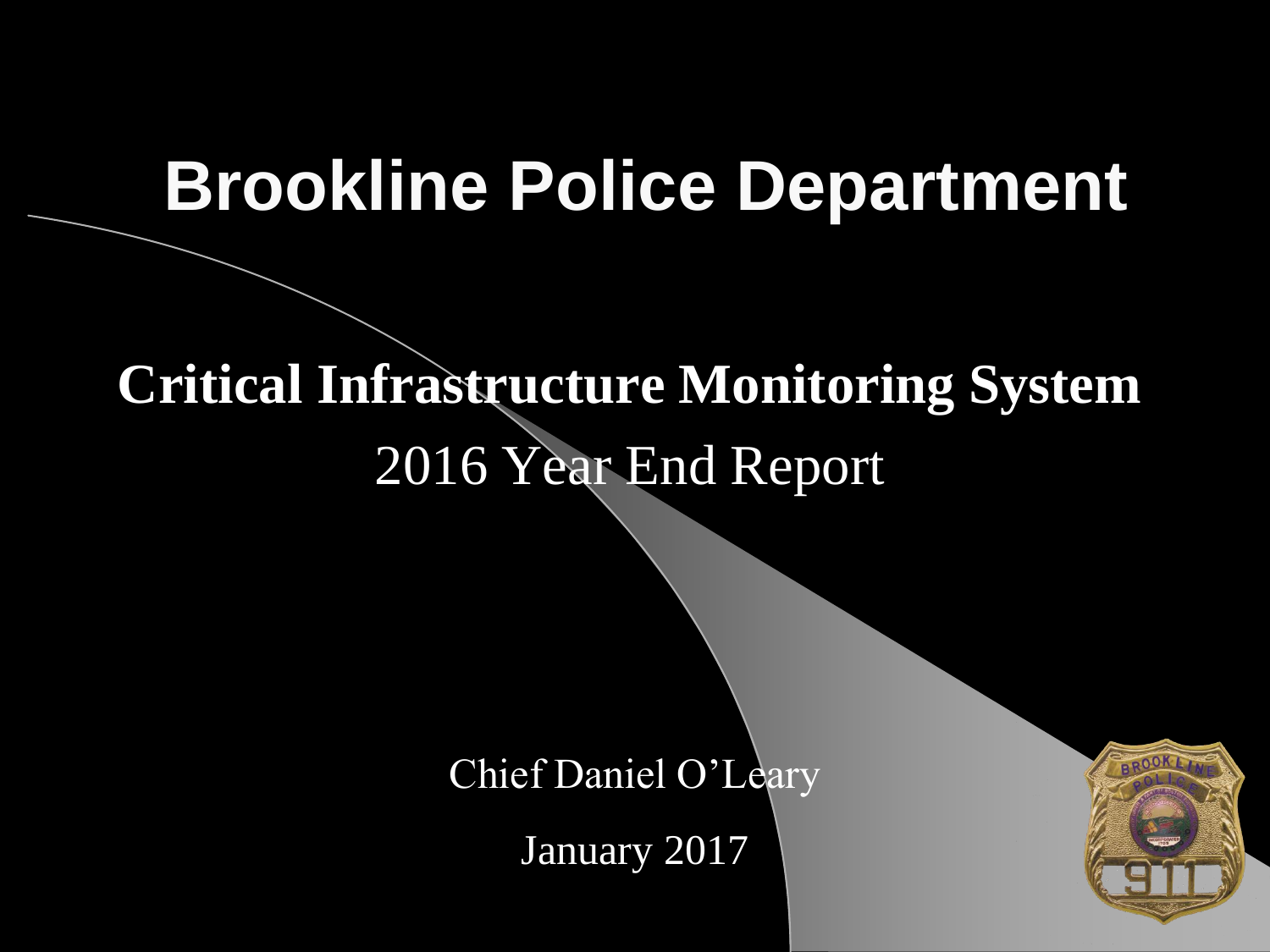### Review of Recent CIMS Use

- This review covers Jan  $1 Dec 30, 2016$
- Review of three areas of CIMS use:
	- On-Hours Incidents Reviewed (10pm-6am)
	- Overrides of the System
	- Incidents Missed During Off-Hours
- Policy/Procedure
- As of July 1, 2015, all cameras were replaced due to necessary upgrades. The SituCon shrouding covers do not fit the new cameras, therefore, the cameras have been on 24hrs/day, 7 days/week.

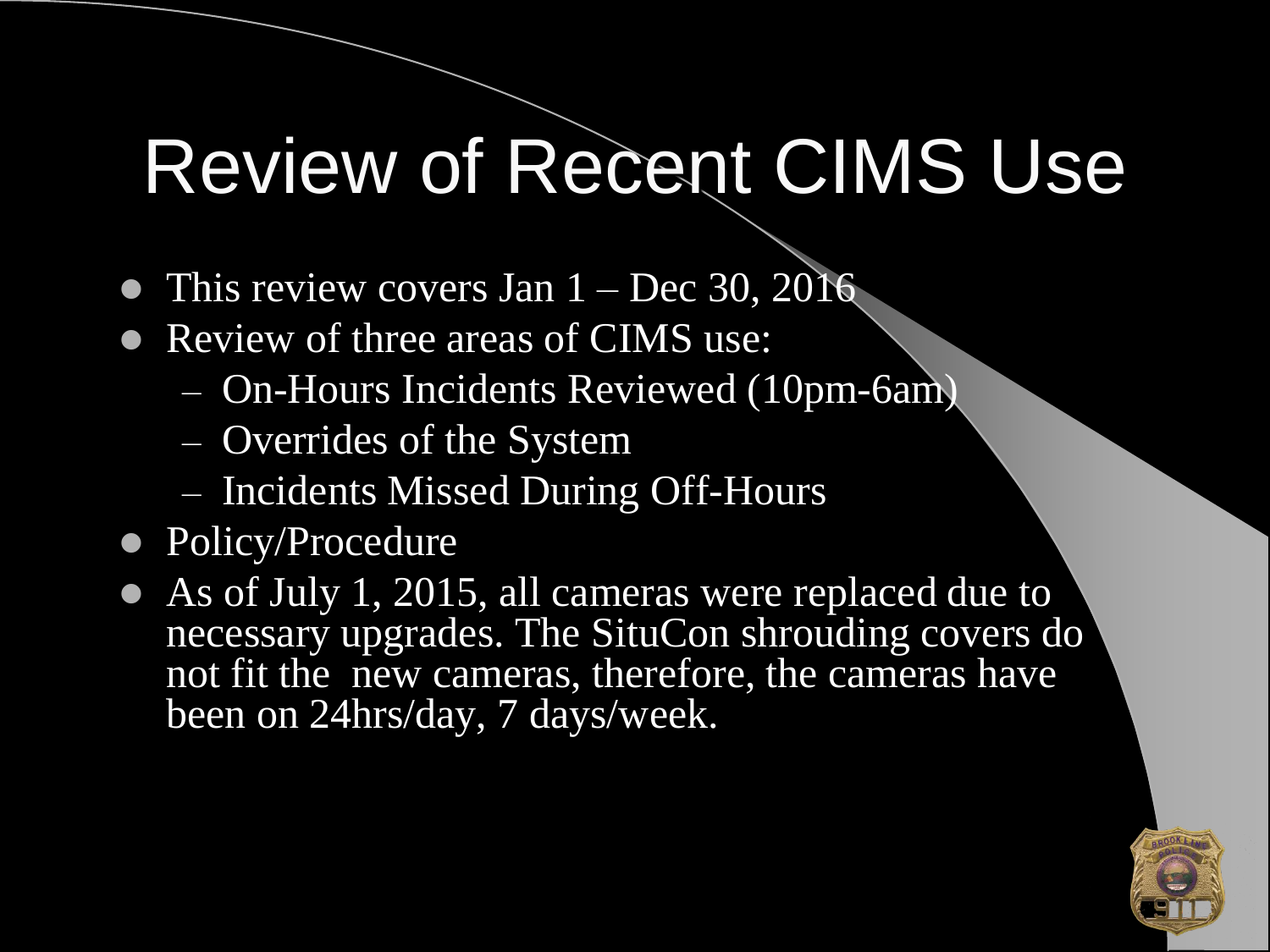## On-Hours Incidents Reviewed

- There were 69 requests for a review of camera footage in 2016
- Due to the cameras being without shrouds and therefore operating 24hrs/day, real time reviews can be done and have reduced the need to request & maintain footage.
- The footage was reviewed and recordings were made in 52 incidents (some incidents resulted in recording requests from multiple agencies/outlets).
- Footage was provided to:
	- Evidence (34)
	- Computer Evidence (8)
	- Boston Police (1)
	- Public Records Request (2)
	- **Records Division** (2)
	- Detective Division (1)
	- Internal Investigations (1)
	- Media Outlets  $(1)$
	- Traffic Investigator  $(3)$
	- District Attorney  $(1)$ <sup>'</sup>
	- MSP Fusion Center (1)

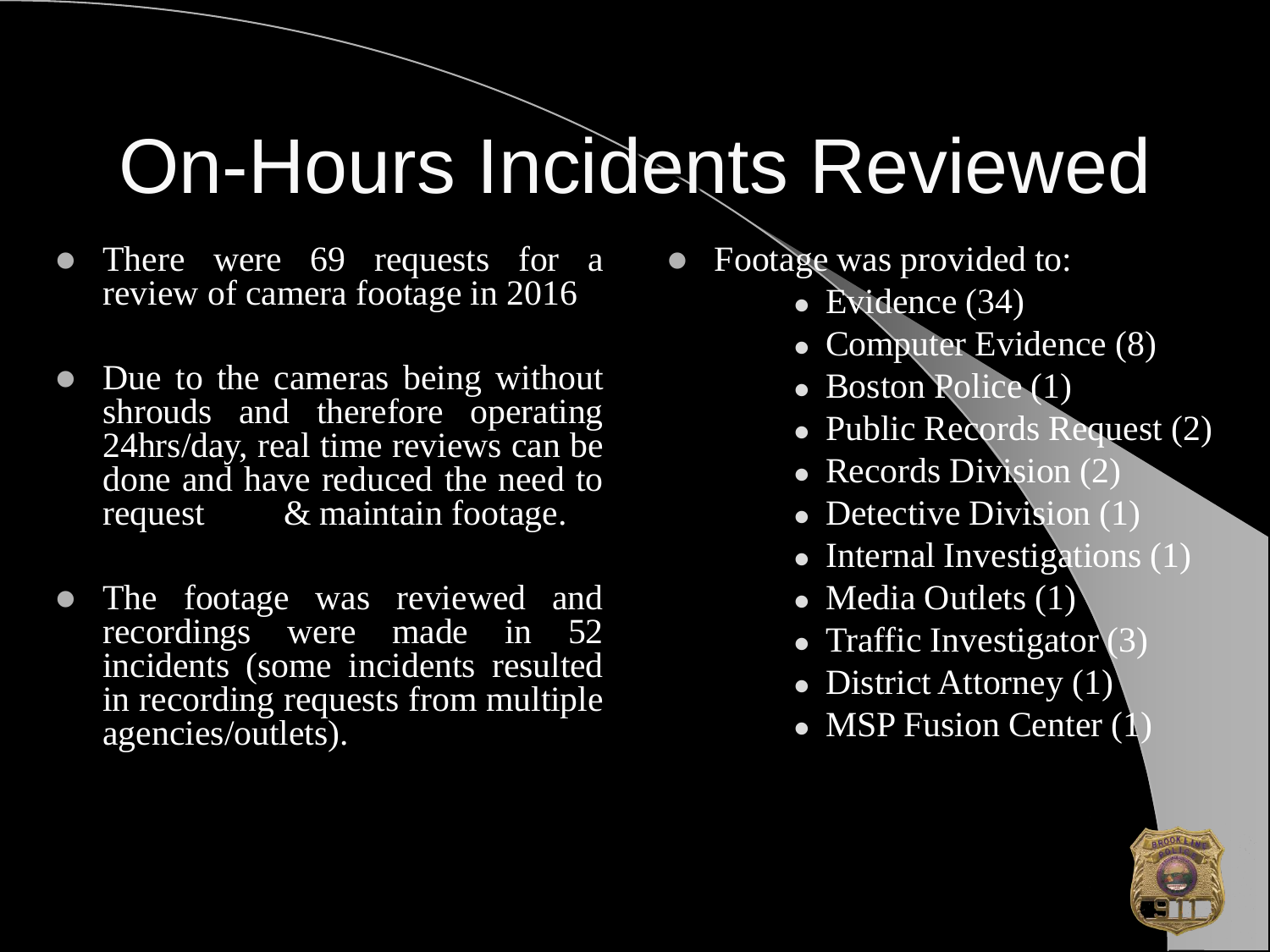### On-Hours Incidents Reviewed (cont)

Types of incidents that camera footage was reviewed/requested for:

Assault & Battery 1 Assault with Knife 2 Auto Theft 1 Bait Bike Theft 1 Burglary 8 Citizen Complaint 1 Damage to Town Propert 1 Disorderly Conduct 1 Fatal Bike Crash 1 Forgery Hate Crime

Hit & Run 6 Indecent Exposure Larceny 4 Malicious Damage Motor Vehicle Crash 20 Motor Vehicle Stop 3 Motor Vehicle Theft OUIL 4 Robbery 5 Shooting/Stabbing 3 Suspicious Activity 1

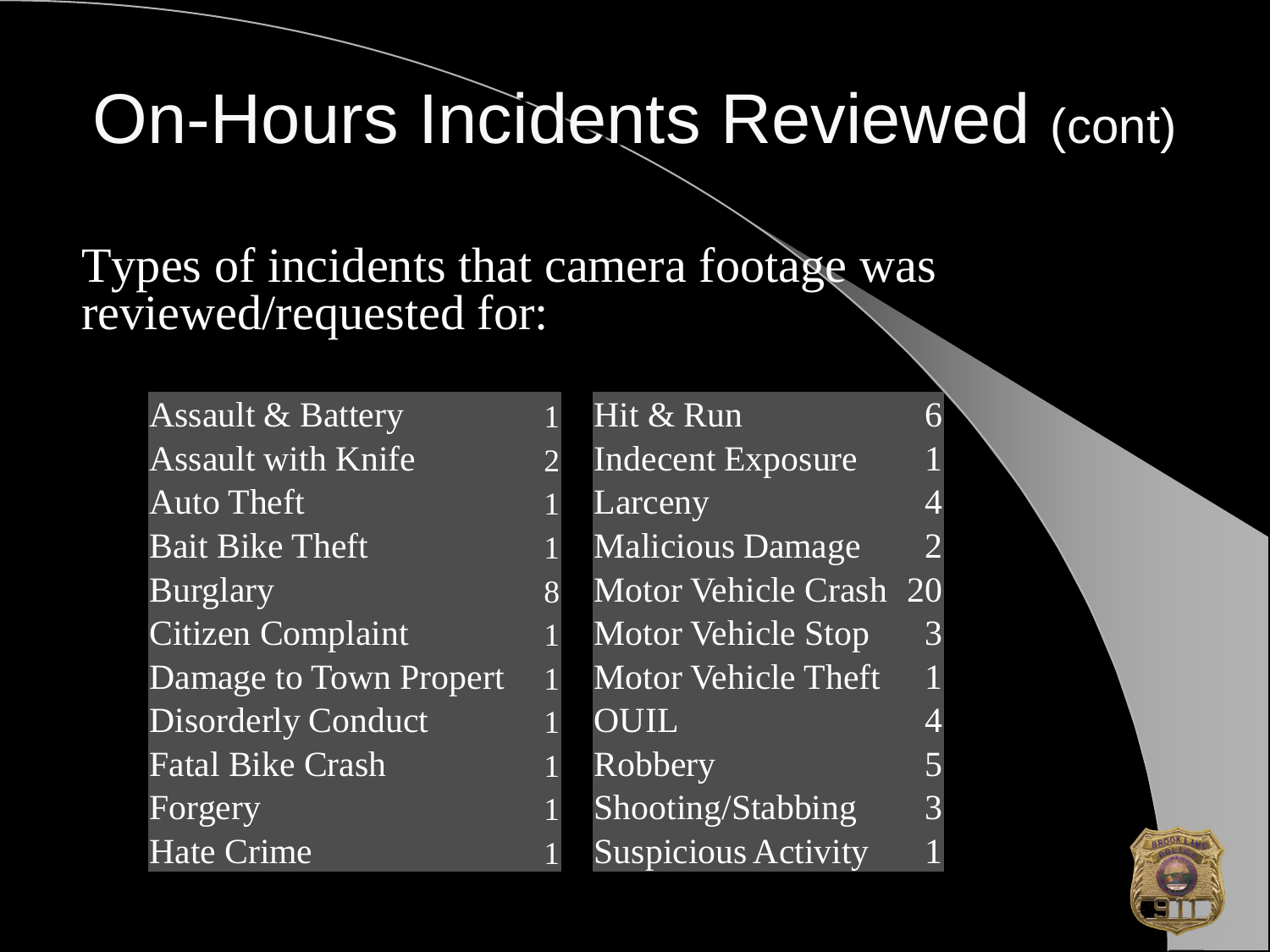### Camera Overrides

- $\bullet$  Between January 1 December 31, 2016, there were NO overrides of the camera system (turning the camera on during the off-hours of 6am-10pm).
- After July 1, 2015 when the cameras were replaced, they have been functioning 24/7 without shrouds. Therefore, there is no longer the need to override the system.

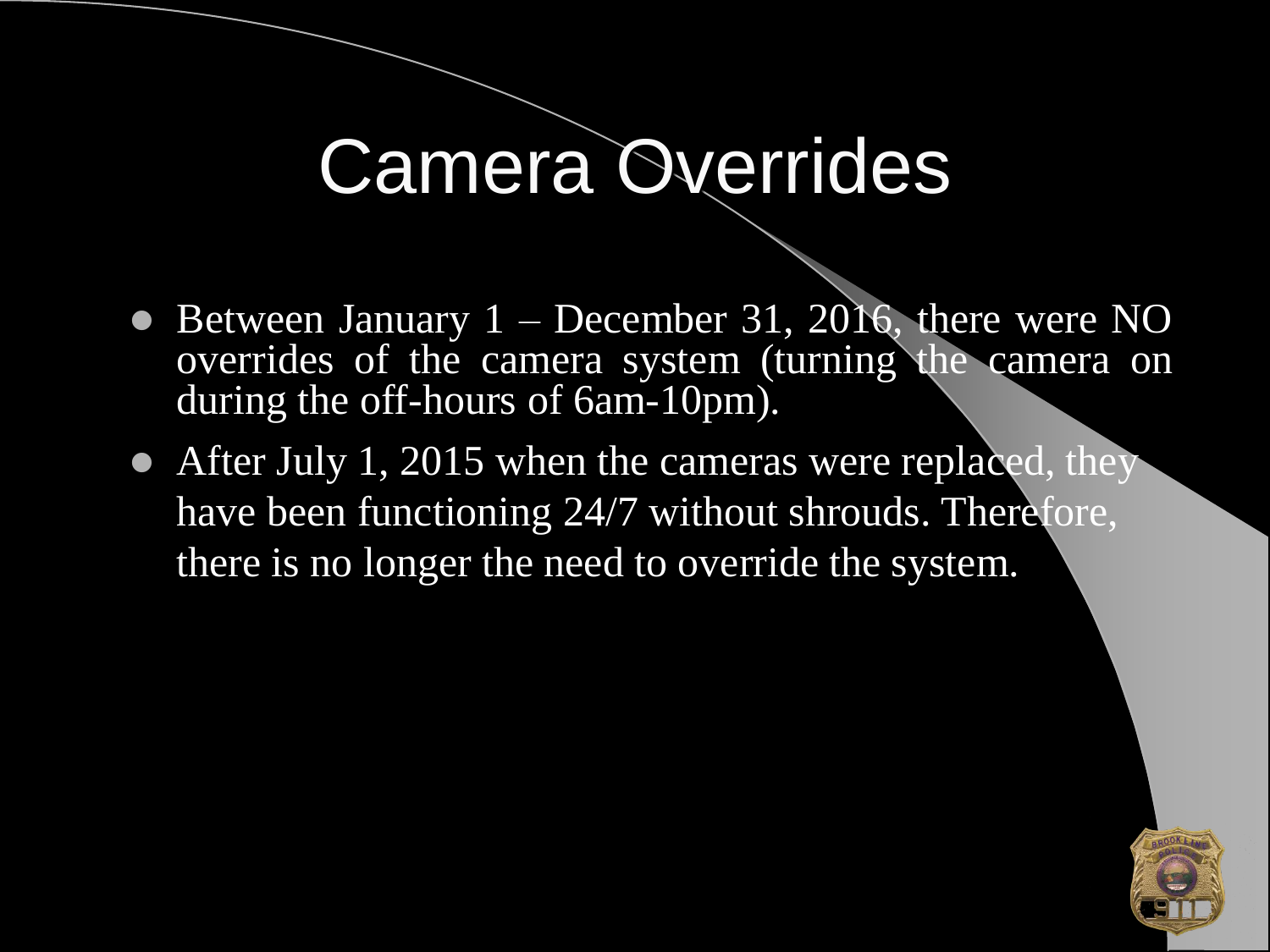### Incidents Missed

 Since July 1, 2015 when all the cameras were replaced as part of a necessary upgrade, they have been functioning without shrouds, therefore operating 24 hours/day with view access to all footage, therefore no longer are we tracking "missed" incidents.